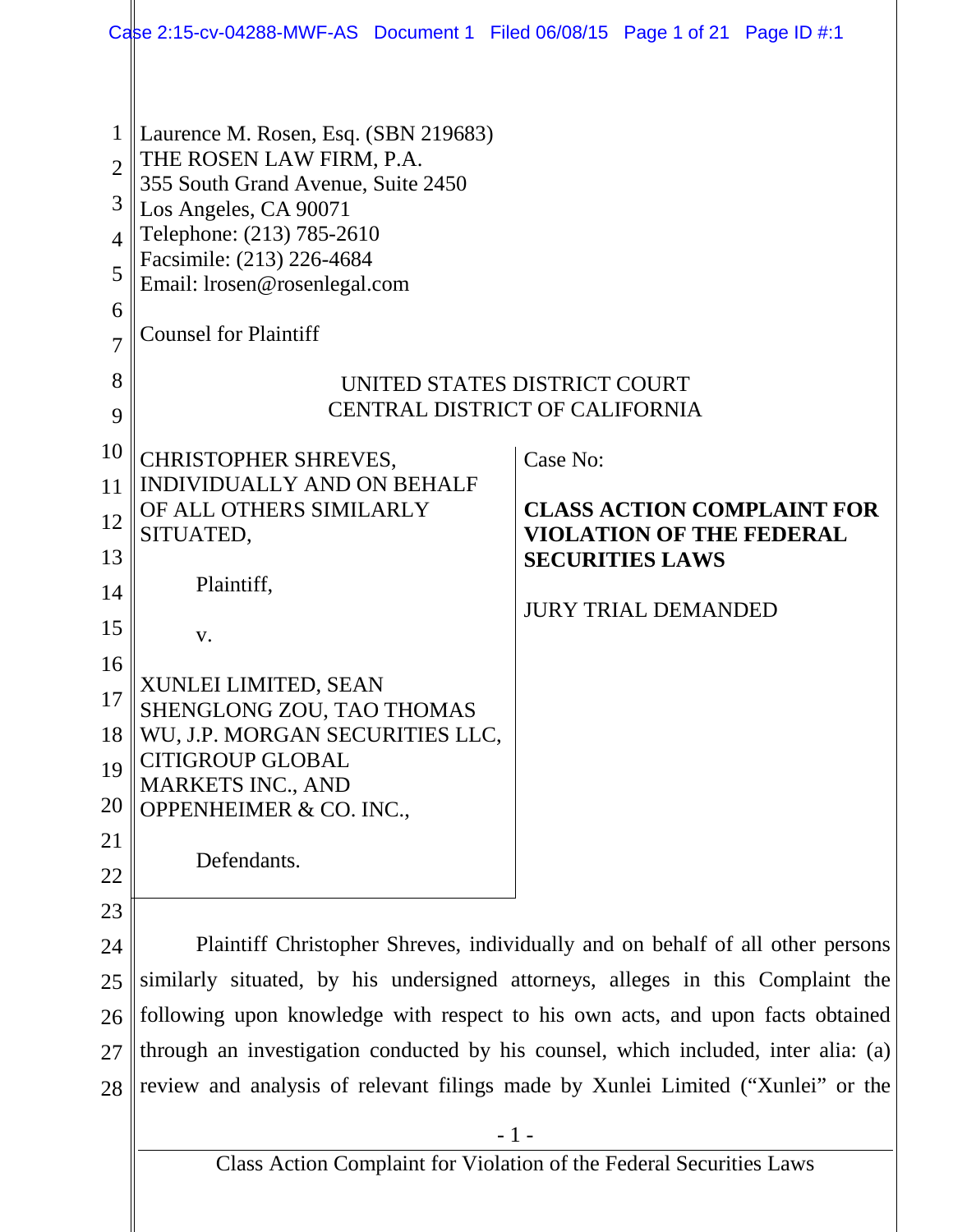1 2 3 "Company") with the United States Securities and Exchange Commission (the "SEC"); (b) review and analysis of Defendants' public documents and press releases; and (c) information readily obtainable on the Internet.

4 5 6 7 Plaintiff believes that further substantial evidentiary support will exist for the allegations set forth herein after a reasonable opportunity for discovery. Most of the facts supporting the allegations contained herein are known only to Defendants or are exclusively within their control.

8

## **NATURE OF THE ACTION**

9 10 11 12 13 14 15 16 17 1. This is a federal securities class action on behalf of all persons and entities, other than Defendants, who purchased Xunlei American Depository Shares ("ADSs") (1) pursuant and/or traceable to the Company's registration statement and prospectus (defined below) issued in connection with the Company's initial public offering on or about June 24, 2014 (the "IPO" or the "Offering"); and/or (2) on the open market between June 24, 2014 and May 20, 2015, inclusive (the "Class Period"), seeking to recover compensable damages caused by Defendants' violations of the Securities Act of 1933 (the "Securities Act") and under the Securities Exchange Act of 1934 (the "Exchange Act") (the "Class").

18 19 20 21 2. Xunlei operates an internet platform for digital media content in the People's Republic of China ("PRC"). Xunlei's cloud computing provides users with access to digital media content. The Company has been focusing its business towards mobile platforms transferring away from PC based platforms.

22 23 24 25 3. On March 31, 2015, Xunlei announced the strategic divestment of Xunlei Kankan ("Kankan") — an online video streaming business, which previously served as a value-added service to meet a fuller spectrum of its users' digital media content access and consumption needs.

26

## **JURISDICTION AND VENUE**

27 28 4. The claims asserted herein arise under and pursuant to Sections 11,  $12(a)(2)$ , and 15 of the Securities Act (15 U.S.C. §§ 77k, 77l, and 77o), and Sections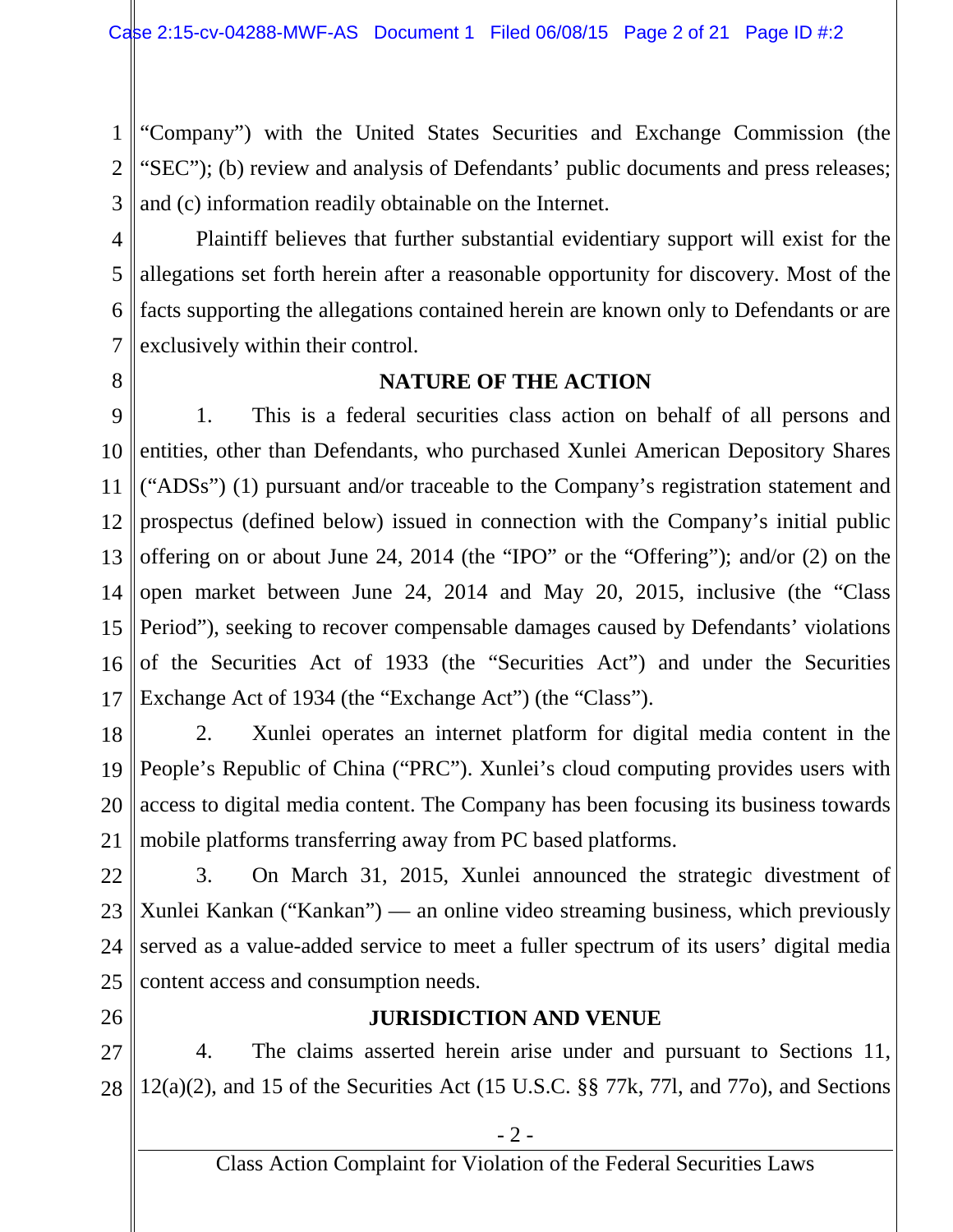1 2 10(b) and 20(a) of the Exchange Act (15 U.S.C.  $\S$  78 $j(b)$  and 78 $t(a)$ ) and Rule 10b-5 promulgated thereunder by the SEC (17 C.F.R. § 240.10b-5).

3 4 5 5. This Court has jurisdiction over the subject matter of this action pursuant to 28 U.S.C. § 1331, Section 22 of the Securities Act (15 U.S.C. § 77v), and Section 27 of the Exchange Act (15 U.S.C. §78aa).

6 7 8 6. Venue is proper in this Judicial District pursuant to Section 27 of the Exchange Act (15 U.S.C. § 78aa) and 28 U.S.C. § 1391(b) as the alleged misleading public filings and press releases entered this district.

9 10 Defendants either directly or indirectly used the means and instrumentalities of 11 12 7. In connection with the acts, conduct and other wrongs alleged herein, interstate commerce, including but not limited to the United States mails, interstate telephone communications and the facilities of the national securities exchange.

13

## **PARTIES**

14 15 8. Plaintiff Christopher Shreves purchased Xunlei ADSs during the Class Period and has suffered damages as set forth in the accompanying certification.

16

17

18

9. Xunlei is a Cayman Islands corporation headquartered in Shenzhen, PRC. During the Class Period, the Company's stock was traded on the NASDAQ Global Select Market ("NASDAQ") under the symbol "XNET."

19 20 10. Defendant Sean Shenglong Zou ("Zou") served as the Company's Chief Executive Officer ("CEO") and Chairman during the Class Period.

21 22 11. Defendant Tao Thomas Wu ("Wu") served as the Company's Chief Financial Officer ("CFO") during the Class Period.

23 24 12. Defendants Zou and Wu are collectively referred to hereinafter as the "Individual Defendants."

25 26 27 13. Defendant J.P. Morgan Securities LLC ("J.P. Morgan") was an underwriter for Xunlei's June 2014 IPO. J.P. Morgan was allotted 3,683,103 ADSs of Xunlei for the IPO.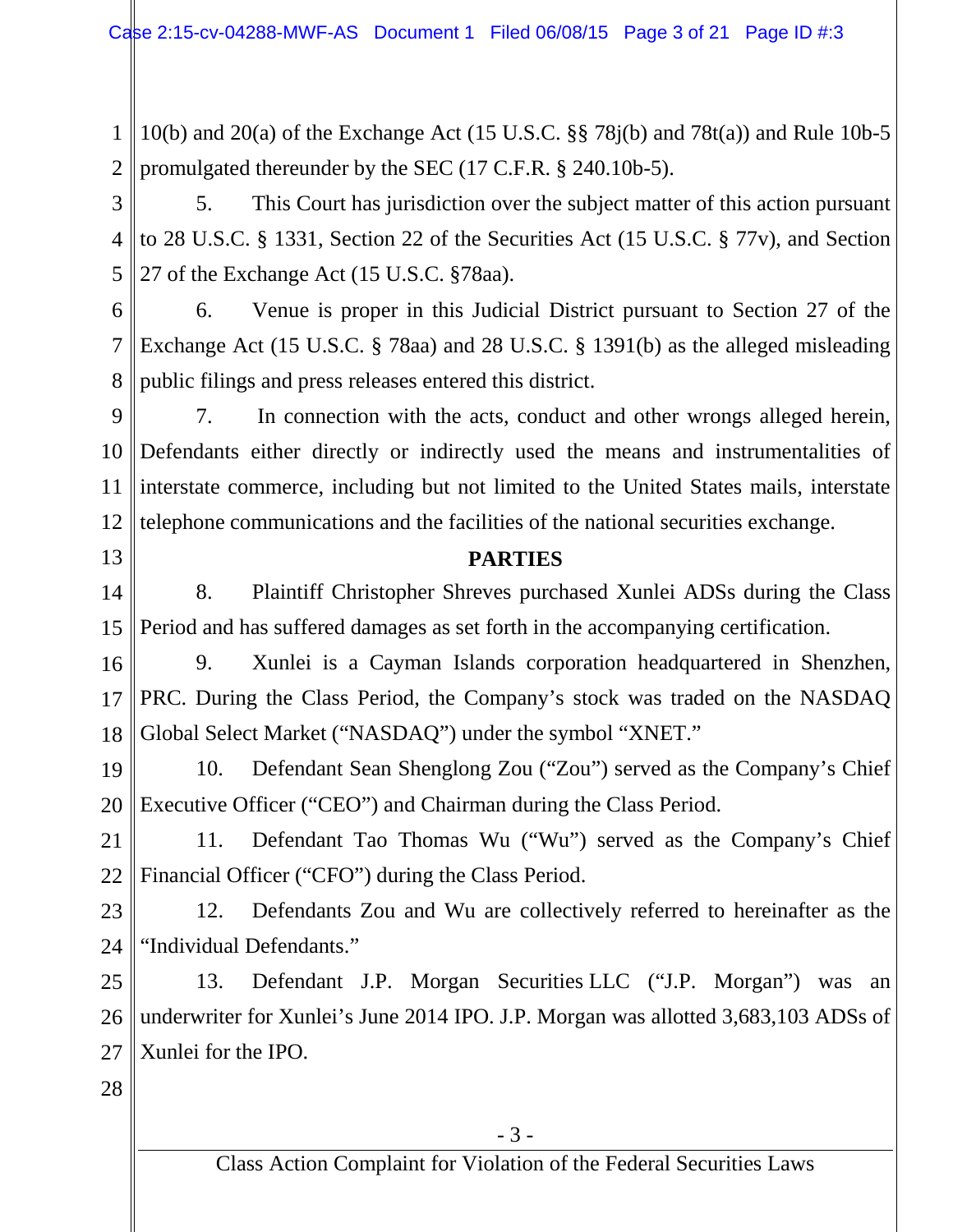1 2 3 14. Defendant Citigroup Global Markets Inc. ("Citigroup") was an underwriter for Xunlei's June 2014 IPO. Citigroup was allotted 3,266,147 ADSs of Xunlei for the IPO.

4 5 6 15. Defendant Oppenheimer & Co. Inc. ("Oppenheimer") was an underwriter for Xunlei's June 2014 IPO. Oppenheimer was allotted 365,750 ADSs of Xunlei for the IPO.

7 8 16. Defendants J.P. Morgan, Citigroup, and Oppenheimer are collectively referred to hereinafter as "Underwriter Defendants."

9 10 17. Defendants Xunlei, Zou, Wu, J.P. Morgan, Citigroup, and Oppenheimer are collectively referred to hereinafter as "Defendants."

11

18. Each of the Individual Defendants:

12

(a) directly participated in the management of the Company;

13 14 (b) was directly involved in the day-to-day operations of the Company at the highest levels;

15 16 (c) was privy to confidential proprietary information concerning the Company and its business and operations;

17 18 19 (d) was involved in drafting, producing, reviewing and/or disseminating the false and misleading statements and information alleged herein;

20 21 (e) was aware of or recklessly disregarded the fact that the false and misleading statements were being issued concerning the Company; and

22

23

(f) approved or ratified these statements in violation of the federal securities laws.

24 25 26 27 28 19. As officers, directors, and controlling persons of a publicly-held company whose ADSs are and were registered with the SEC pursuant to the Exchange Act, and was traded on NASDAQ and governed by the provisions of the federal securities laws, the Individual Defendants each had a duty to disseminate accurate and truthful information promptly with respect to the Company's business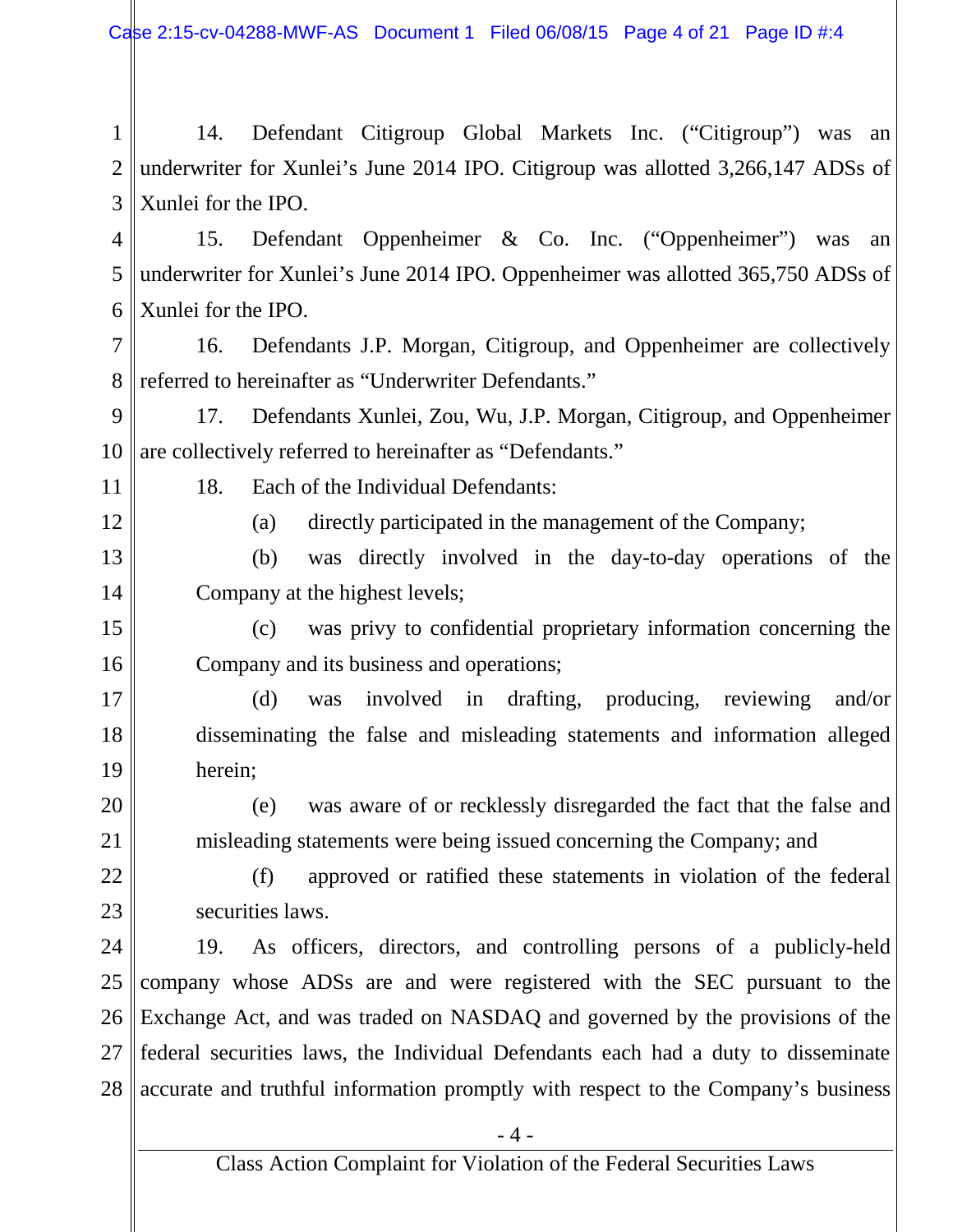1 2 3 prospects and operations, and to correct any previously-issued statements that had become materially misleading or untrue to allow the market price of the Company's publicly-traded stock to reflect truthful and accurate information.

4 5 6 7 20. Xunlei is liable for the acts of the Individual Defendants and its employees under the doctrine of respondeat superior and common law principles of agency as all of the wrongful acts complained of herein were carried out within the scope of their employment with authorization.

8 9 10 21. The scienter of the Individual Defendants and other employees and agents of the Company is similarly imputed to Xunlei under respondeat superior and agency principles.

## **SUBSTANTIVE ALLEGATIONS Background**

14 15 16 17 22. On May 23, 2014, Xunlei filed a registration statement on Form F-1 with the SEC in connection with the IPO. The registration statement was amended for the final time when the Company filed an amended Form F-1/A with the SEC on June 20, 2014 (collectively, the "Registration Statement").

18 19 23. The Registration Statement contained a preliminary prospectus. The Final prospectus (the "Prospectus") was filed with the SEC on June 24, 2014.

20 21 24. On June 23, 2014, the SEC declared the Registration Statement effective.

22 23 24 25. On June 24, 2014, the Company completed its IPO, in which the Company sold 7,315,000 ADS at \$12 per ADS. The Offering raised almost \$88 million in proceeds for the Company.

25 26 27 26. Project Crystal is Xunlei's innovation in crowd sourcing idle bandwidth and storage from users. It is an ongoing project that was first mentioned by the Company in August 2014.

28

11

12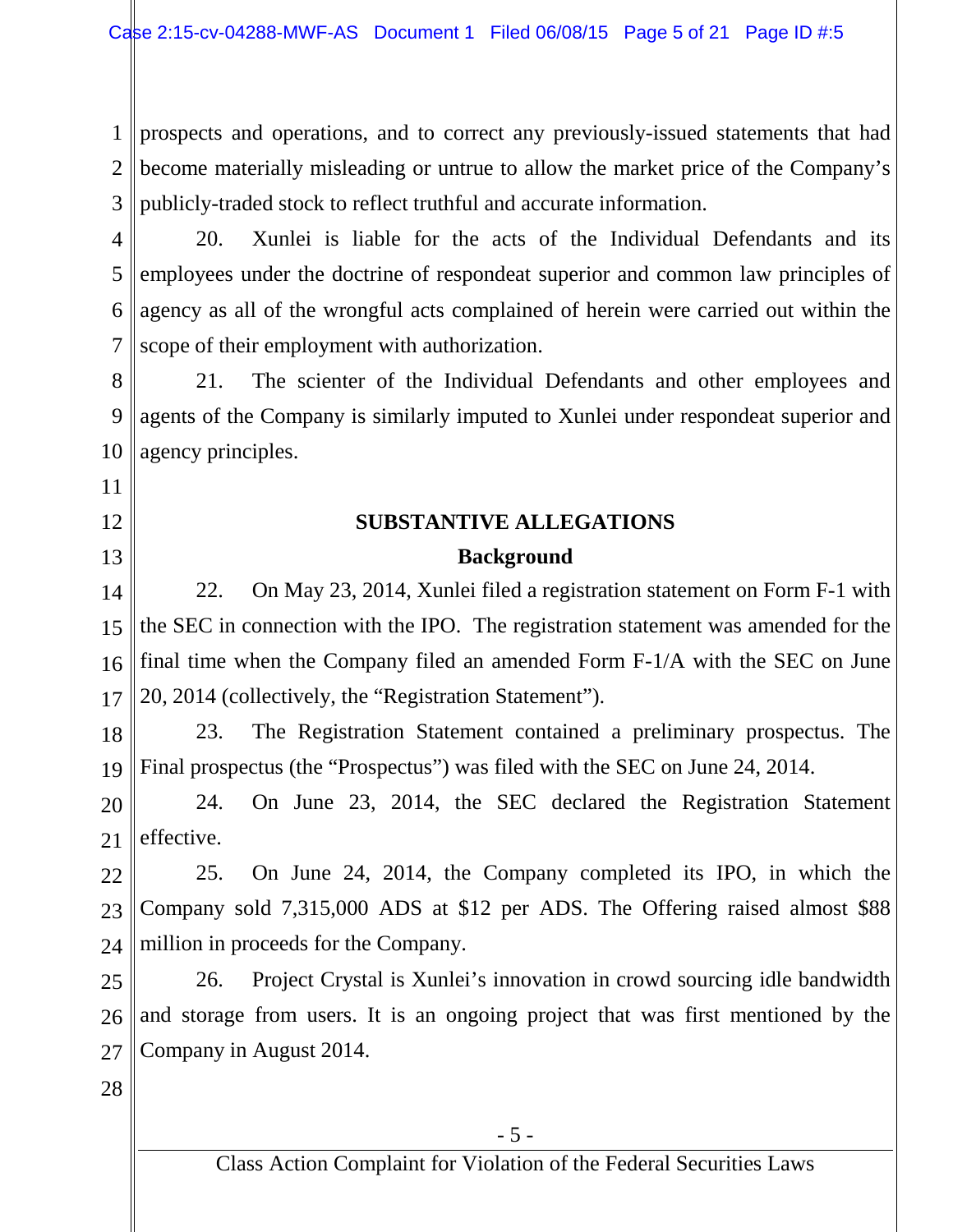2 3 4

5

6

7

8

 $\overline{Q}$ 

10

24

25

26

27

28

1

## **Defendants' Materially False and Misleading Statements During the Class Period**

27. The Class Period begins on June 24, 2014. On or about this day, Xunlei filed the Prospectus with the SEC, which forms part of the Registration Statement. Under applicable SEC rules and regulations, the disclosure of known trends, events or uncertainties that had, and/or was reasonably likely to have, an impact on the Company's continuing operations in the Registration Statement is required.

28. On August 21, 2014, the Company held a conference call to discuss the second quarter of 2014 earnings. During the conference call, Defendant Zou stated in relevant part:

11 12 13 14 15 16 17 18 19 20 21 Project Crystal is a technology innovation allowing us to transfer bandwidth and storage from users. This will be an entirely unique service in China which would provide a significant reduction in bandwidth and assorted costs with Xunlei and our Crystal paying customers. *Project Crystal went on beta test in April.* We have already made strong progress and during our beta test period we are able to process about 9/10ths of bandwidth in August compared to that same multiple in May. We are very optimistic that our bandwidth [inaudible] technologies are stable and scalable. We are confident Project Crystal will reduce bandwidth costs on our VIP member services and convert VIP member sales once the service is fully integrated. And we expect Xiaomi to be one of the first paying customers ever expected to use Project Crystal to reduce their bandwidth usage for MIUU system upgrades.

- 22 (emphasis added).
- 23 29. On the same conference call, Defendant Wu stated in relevant part:

No, Crystal has not contributed to reduction of bandwidth cost of this quarter yet but you know you are absolutely correct to point out that bandwidth cost is a predictor or revenue certainly declined. Without giving a lot of details we are still in the early stage of testing the tech and what we mentioned is that the bandwidth we can generate is 9 or 10 times what we could generate a few months ago. So we are hopeful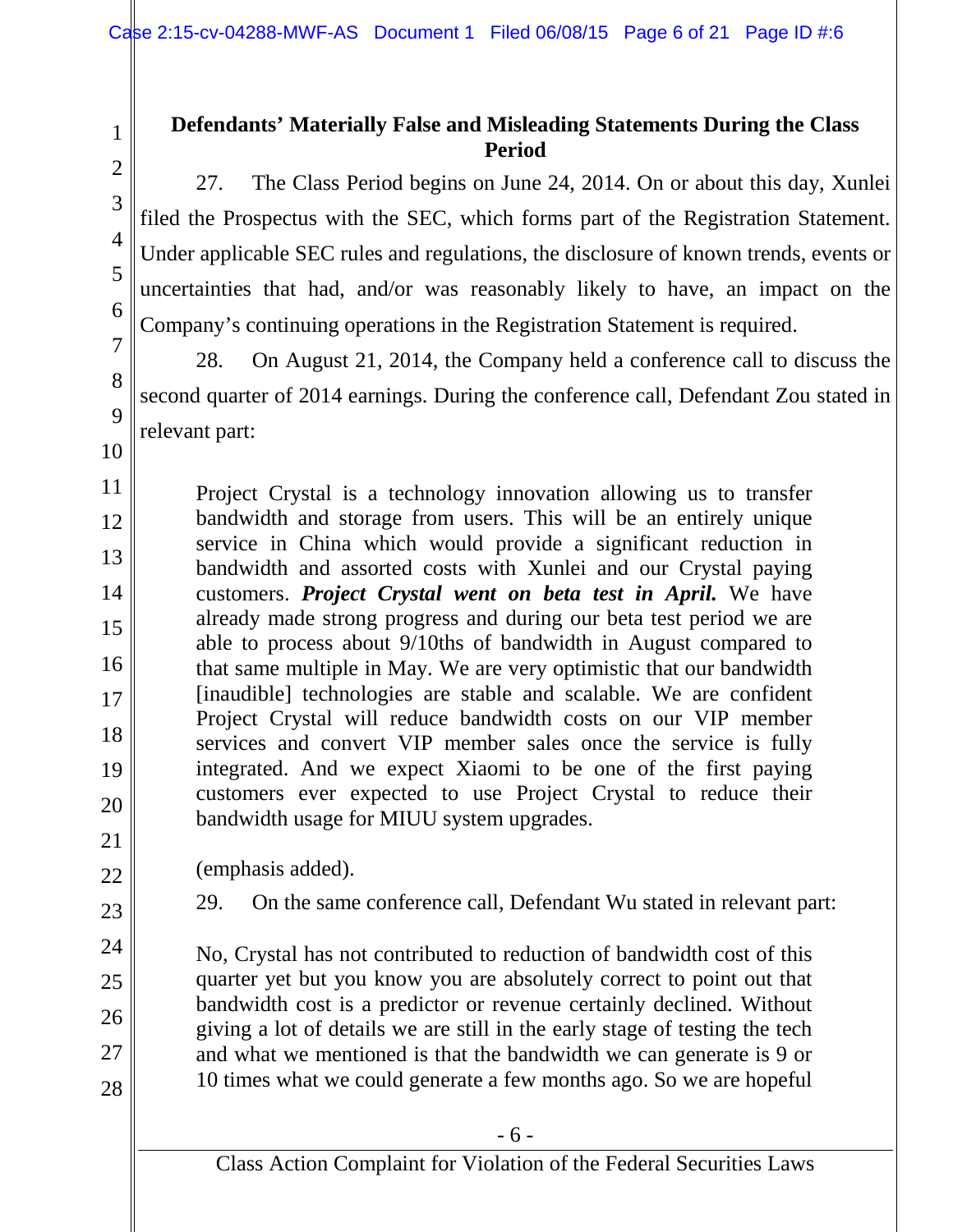that we can scale number 1 and number 2 stabilize the system in the next uh near future. Certainly not from a financial standpoint it has not contributed to our bandwidth costs yet. And the final point is that you are absolutely correct the implications of Crystal is essentially two fold. As we reiterated on a call, not only can it potentially help us reduce bandwidth costs [inaudible] itself but at the end of the day you know should [inaudible] usage of capacity for bandwidth is limited should excess bandwidth savings if you will can be passed on to other users and we believe for example that Xiaomi will be one of the first users for Crystal but uh again this is still in the very early stage and we look forward to updating the marketplace in a timely manner should there be a material information and developments.

10 11 12 13 14 30. On March 11, 2015, Xunlei issued the press release entitled, "Xunlei Announces Unaudited Financial Results for the Fourth Quarter and the Fiscal Year Ended December 31, 2014." The press release contained guidance for the first quarter of 2015 stating in relevant part:

> *For the first quarter 2015, Xunlei estimates total revenues to be between US\$37 million to US\$41 million,* the midpoint of the range representing a year over year decrease of 5% and a quarter-over-quarter decline of 16%.

(emphasis added)

20 21 22 31. On March 31, 2015, Xunlei issued the press release entitled, "Xunlei Announces Strategic Divestment of Xunlei Kankan." The press release discussed Xunlei's divestment of its video streaming division, Kankan, stating in relevant part:

23

24

25

26

27

28

1

2

3

4

5

6

7

8

9

15

16

17

18

19

SHENZHEN, China, March 31, 2015 (GLOBE NEWSWIRE) -- Xunlei Limited ("Xunlei" or the "Company") (Nasdaq:XNET), China's leading provider of acceleration products and services, today announced that it has entered into a legally binding framework agreement with Beijing Nesound International Media Corp., Ltd. ("Nesound"), an independent third party, to sell the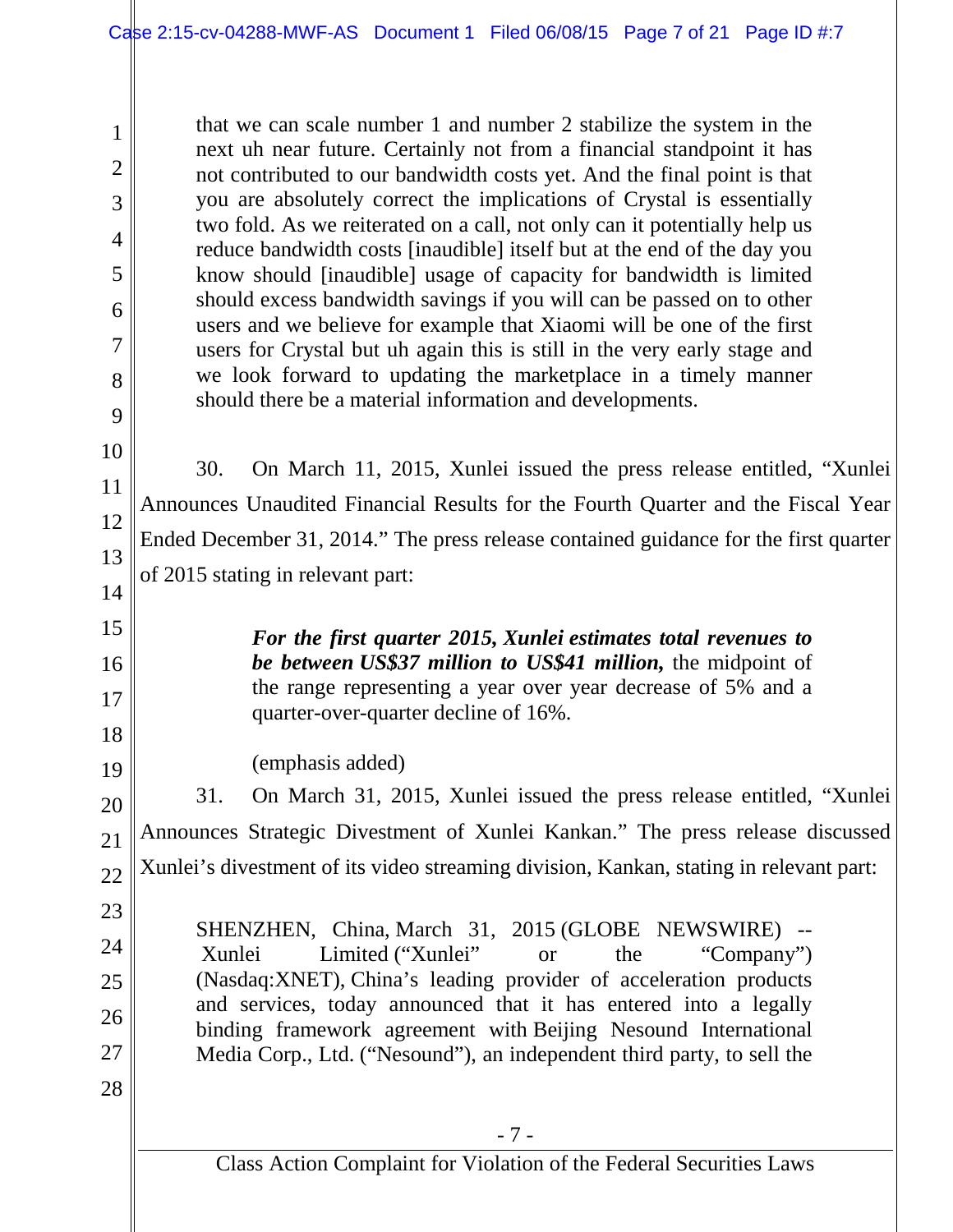Company's entire stake in its online video streaming platform, Xunlei Kankan.

The Company intends to sell Xunlei Kankan for a consideration of RMB130 million. Xunlei's Board approved the transaction after considering the benefits of the transaction to the Company and its shareholders. *The Company believes that the divestment of Xunlei Kankan is consistent with Xunlei's new strategic focus on streamlining existing non-core and unprofitable businesses so as to devote sufficient management attention to execute strategies on mobility and Project Crystal.* The completion of the transaction is subject to the signing of a definitive purchase agreement and fulfilling closing conditions contained therein, which may include the completion of a specific research and development project, the transfer of domain name and other assets and businesses of Xunlei Kankan, and the application for the transfer of permits and licenses required for Xunlei Kankan's operations. If the transaction fails to close due to the fault of either Xunlei or Nesound, including the failure to meet closing conditions, the responsible party shall be liable to pay an additional fee of RMB52 million.

Mr. Sean Zou, Chairman and Chief Executive Officer of Xunlei, stated: *"I am pleased that the Board has unanimously approved the sale of Kankan as part of our initiative to streamline existing businesses and to focus on our continued transition to mobile internet*, which we expect will offer our employees and our investors with exciting future prospects."

"As I mentioned in our last earnings call, we are convinced that it is necessary to respond to changing environment, technical innovation and more diverse customer expectations with a bold new beginning. *Xunlei will tap the growth potential created by its transformation from a primarily PC-based company to a mobile internet company, which we believe to be critical to our long term growth*," added Mr. Zou.

(emphasis added).

1

2

3

4

5

6

7

8

9

10

11

12

13

14

15

16

17

18

19

20

21

22

23

24

25

26

27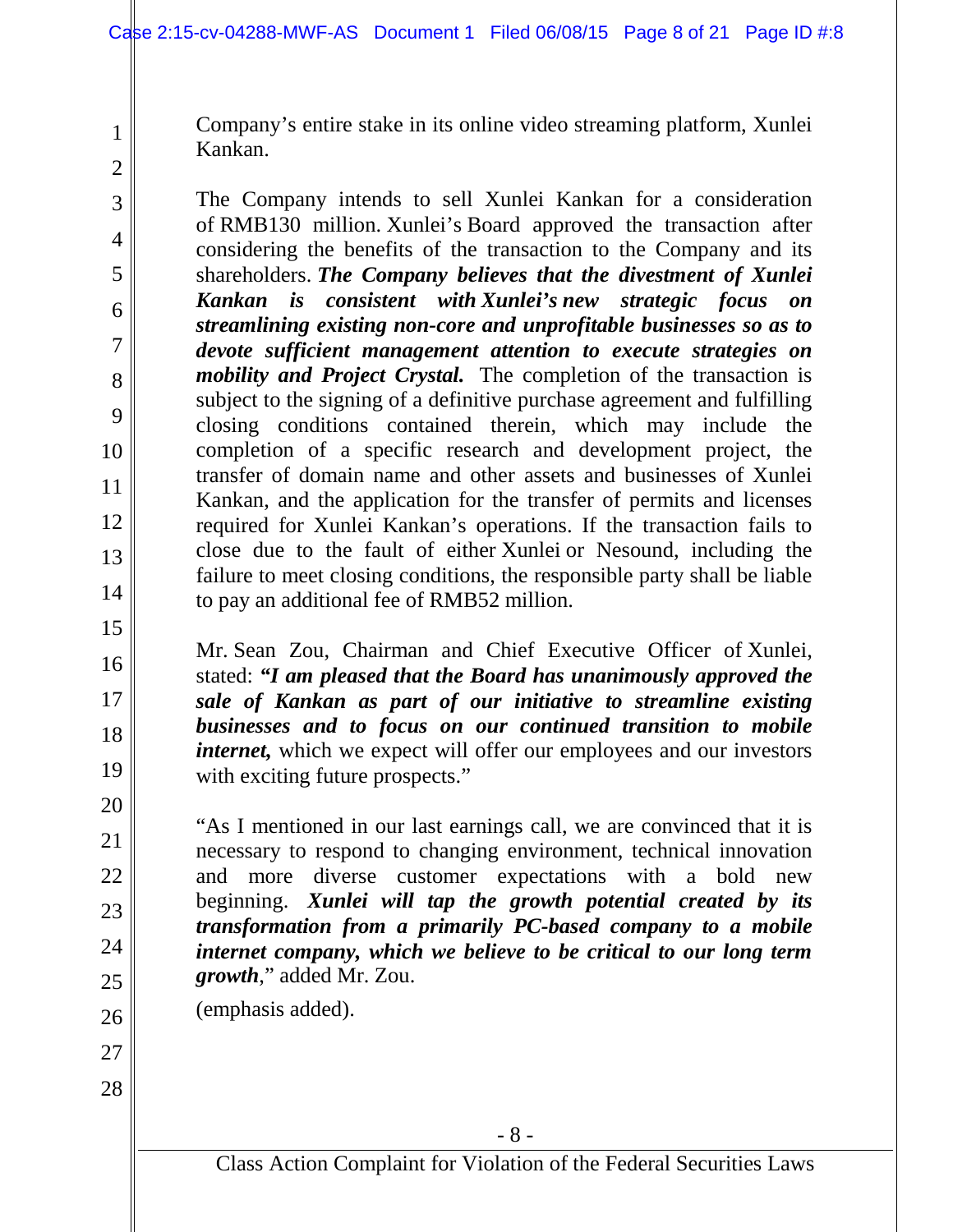1 2 3 4 32. The statements contained in ¶¶ 27-31 were materially false and/or misleading when made because Defendants failed to disclose or indicate the material risk that Xunlei's strategic focus on Project Crystal and its mobility initiative would have a detrimental impact on the Company's financial condition.

## **THE TRUTH EMERGES**

33. After the market closed on May 20, 2015, the Company issued a press release entitled, "Xunlei Announces Unaudited Financial Results for the First Quarter Ended March 31, 2015." The press release stated in relevant part:

**Total revenues** *were US\$30.2 million,* an 8.4% decrease from the corresponding period of last year and a 14.9% decrease from the previous quarter.

\* \* \*

Mr. Sean Zou, Chairman and Chief Executive Officer of Xunlei, commented on the results. "Our first quarter revenue was within our guidance range as we continue to focus on our key strategic imperative. *The ongoing transition to mobile internet is a critical factor to our planned long-term growth. We remain steadfast in our focus to deepen our existing business cooperation with Xiaomi, expand our presence in the mobile space, continue apace with Project Crystal and create long term value for our shareholders."*

Mr. Tom Wu, Chief Financial Officer of Xunlei, added, "The pending divestiture of Xunlei Kankan is a key step for us to resharpen our strategic focus and shift resources to drive future growth, which we believe will help to improve our cash flow and financial results."

\* \* \*

## **Total Revenues**

5

6

7

8

9

10

11

12

13

14

15

16

17

18

19

20

21

22

23

24

25

26

27

28

*Total revenues were US\$30.2 million*, down 8.4% year-over-year and 14.9% sequentially.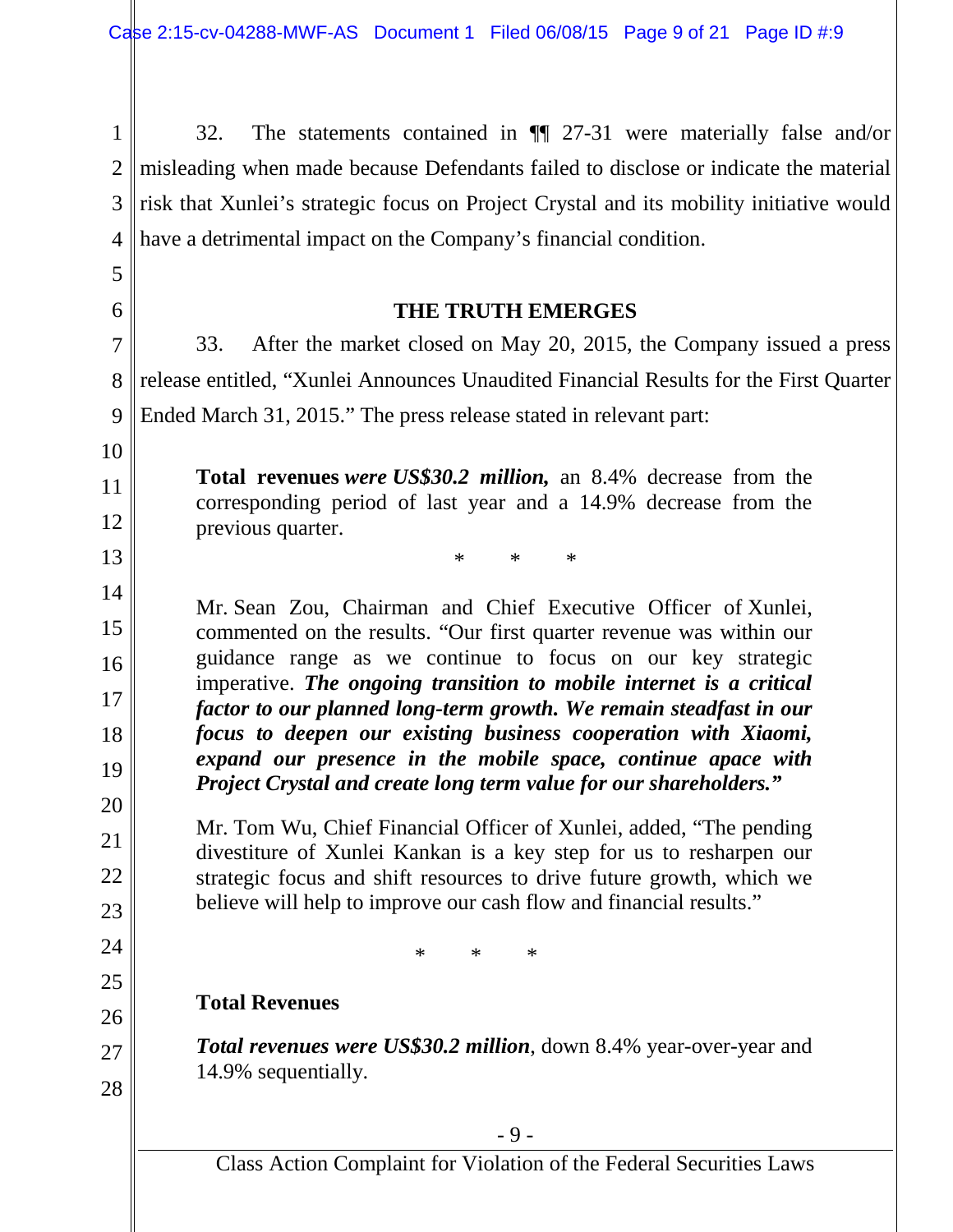\* \* \*

## **Strategic Divestment of Xunlei Kankan**

On March 31, 2015, the Company entered into a legally binding framework agreement with Beijing Nesound International Media Corp., Ltd. ("Nesound"), an independent third party, to sell the Company's entire stake in its online video streaming platform, Xunlei Kankan, for a total consideration of RMB130 million. The Company received a deposit of RMB26 million in April 2015. In May 2015, the Company signed definitive share and asset transfer agreements with Nesound to effect such sale. The transaction is currently scheduled to be completed by the end of the second quarter of 2015, although the completion remains subject to the fulfilling of certain closing conditions specified in the signed agreements, which include the transfer of domain names and other assets and businesses of Xunlei Kankan and the application for the transfer of permits and licenses required for Xunlei Kankan's operations.

14 (emphasis added).

16 17 34. On this news, the Company's stock fell \$1.69 per ADS or almost 15% the next day to close at \$9.71 per share on May 21, 2015, damaging investors.

18

1

2

3

4

5

6

7

8

9

10

11

12

13

15

19

## **PLAINTIFF'S CLASS ACTION ALLEGATIONS**

20 21 22 23 24 25 26 27 35. Plaintiff brings this action as a class action pursuant to Federal Rule of Civil Procedure 23(a) and (b)(3) on behalf of a Class, consisting of all those who purchased or otherwise acquired Xunlei ADSs traded on NASDAQ during the Class Period (the "Class"); and were damaged upon the revelation of the alleged corrective disclosure. Excluded from the Class are Defendants herein, the officers and directors of the Company, at all relevant times, members of their immediate families and their legal representatives, heirs, successors or assigns and any entity in which Defendants have or had a controlling interest.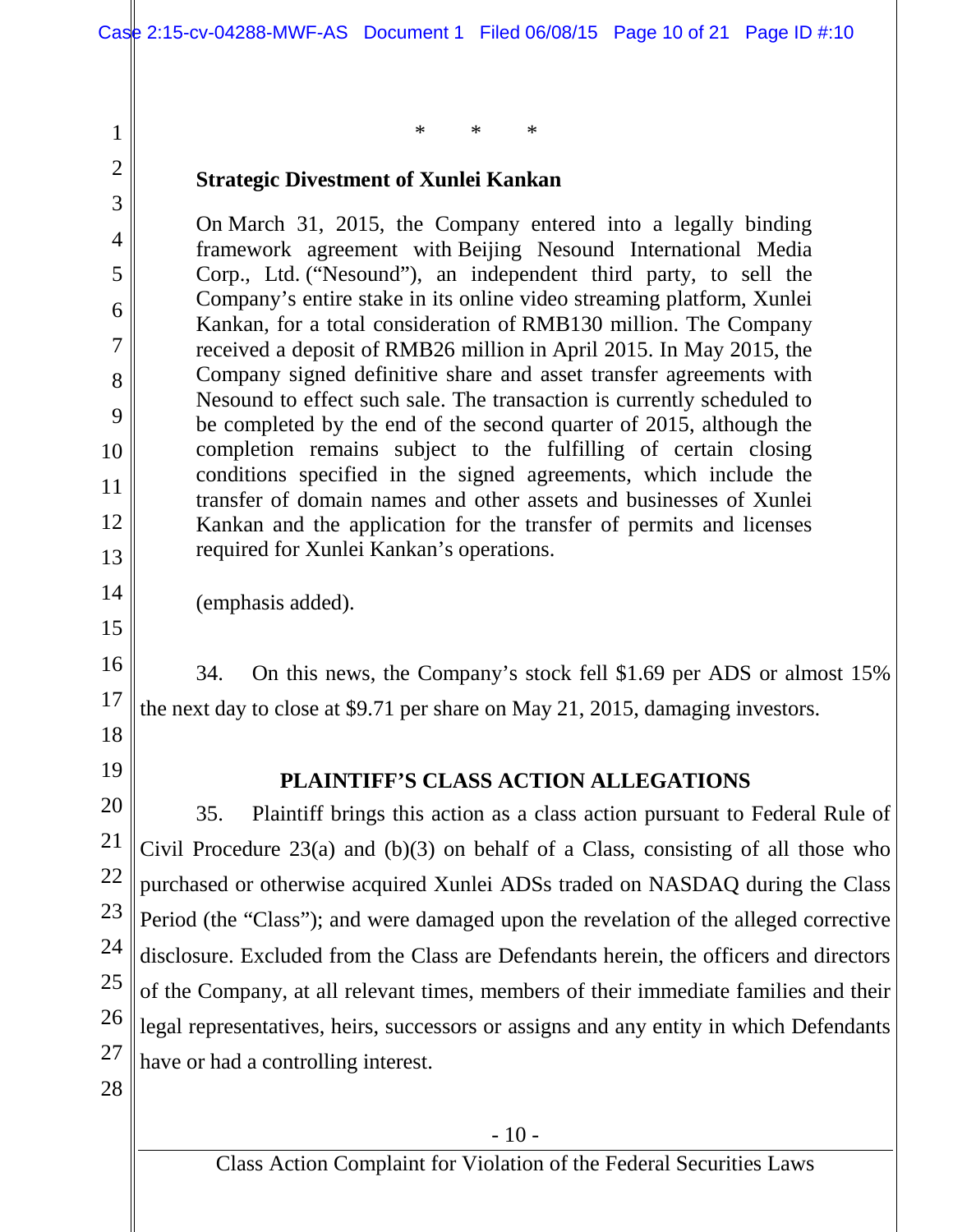1 2 3 4 5 6 7 8 36. The members of the Class are so numerous that joinder of all members is impracticable. Throughout the Class Period, Xunlei ADSs were actively traded on NASDAQ. While the exact number of Class members is unknown to Plaintiff at this time and can be ascertained only through appropriate discovery, Plaintiff believes that there are hundreds or thousands of members in the proposed Class. Record owners and other members of the Class may be identified from records maintained by Xunlei or its transfer agent and may be notified of the pendency of this action by mail, using the form of notice similar to that customarily used in securities class actions.

9 10 11 37. Plaintiff's claims are typical of the claims of the members of the Class as all members of the Class are similarly affected by Defendants' wrongful conduct in violation of federal law that is complained of herein.

12 13 14 15 38. Plaintiff will fairly and adequately protect the interests of the members of the Class and has retained counsel competent and experienced in class and securities litigation. Plaintiff has no interests antagonistic to or in conflict with those of the Class.

16 17 18 39. Common questions of law and fact exist as to all members of the Class and predominate over any questions solely affecting individual members of the Class. Among the questions of law and fact common to the Class are:

19

20

21

22

23

24

25

26

27

- whether the federal securities laws were violated by Defendants' acts as alleged herein;
- whether statements made by Defendants to the investing public during the Class Period misrepresented material facts about the business and operations of Xunlei;
	- whether the Individual Defendants caused Xunlei to issue false and misleading statements during the Class Period;
- whether Defendants acted knowingly or recklessly in issuing false and misleading statements;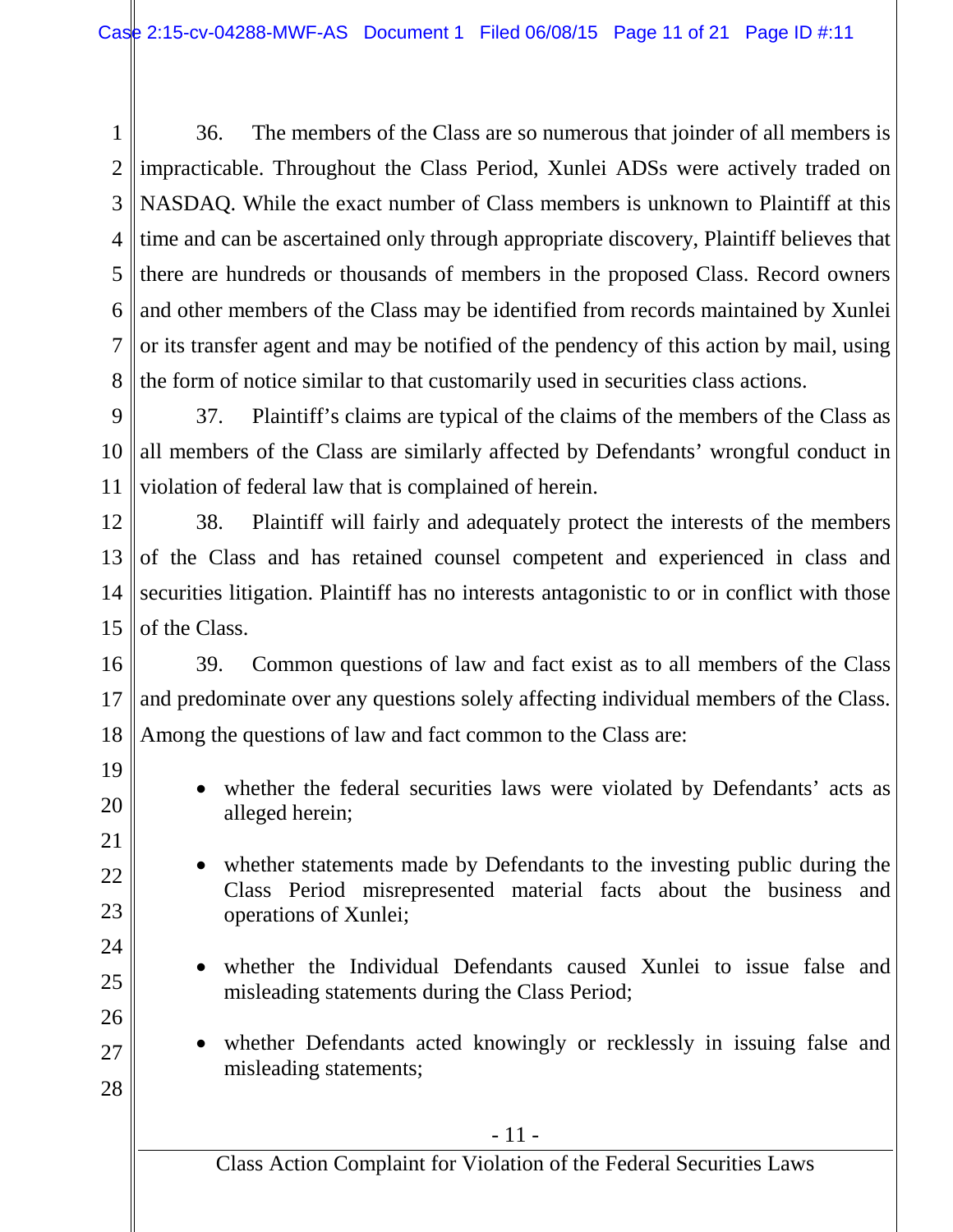1

2

3

4

5

6

7

8

9

13

14

15

16

17

18

19

20

21

22

23

24

25

26

27

28

- whether the prices of Xunlei ADSs during the Class Period were artificially inflated because of the Defendants' conduct complained of herein; and,
- whether the members of the Class have sustained damages and, if so, what is the proper measure of damages.

10 40. A class action is superior to all other available methods for the fair and efficient adjudication of this controversy since joinder of all members is impracticable. Furthermore, as the damages suffered by individual Class members may be relatively small, the expense and burden of individual litigation make it impossible for members of the Class to individually redress the wrongs done to them. There will be no difficulty in the management of this action as a class action.

11 12 41. Plaintiff will rely, in part, upon the presumption of reliance established by the fraud-on-the-market doctrine in that:

- Defendants made public misrepresentations or failed to disclose material facts during the Class Period;
	- the omissions and misrepresentations were material;
		- Xunlei ADSs are traded in efficient markets;
	- the Company's shares were liquid and traded with moderate to heavy volume during the Class Period;
		- the Company traded on NASDAQ, and was covered by multiple analysts;
		- the misrepresentations and omissions alleged would tend to induce a reasonable investor to misjudge the value of the Company's securities; and
- Plaintiff and members of the Class purchased and/or sold Xunlei ADSs between the time the Defendants failed to disclose or misrepresented material facts and the time the true facts were disclosed, without knowledge of the omitted or misrepresented facts.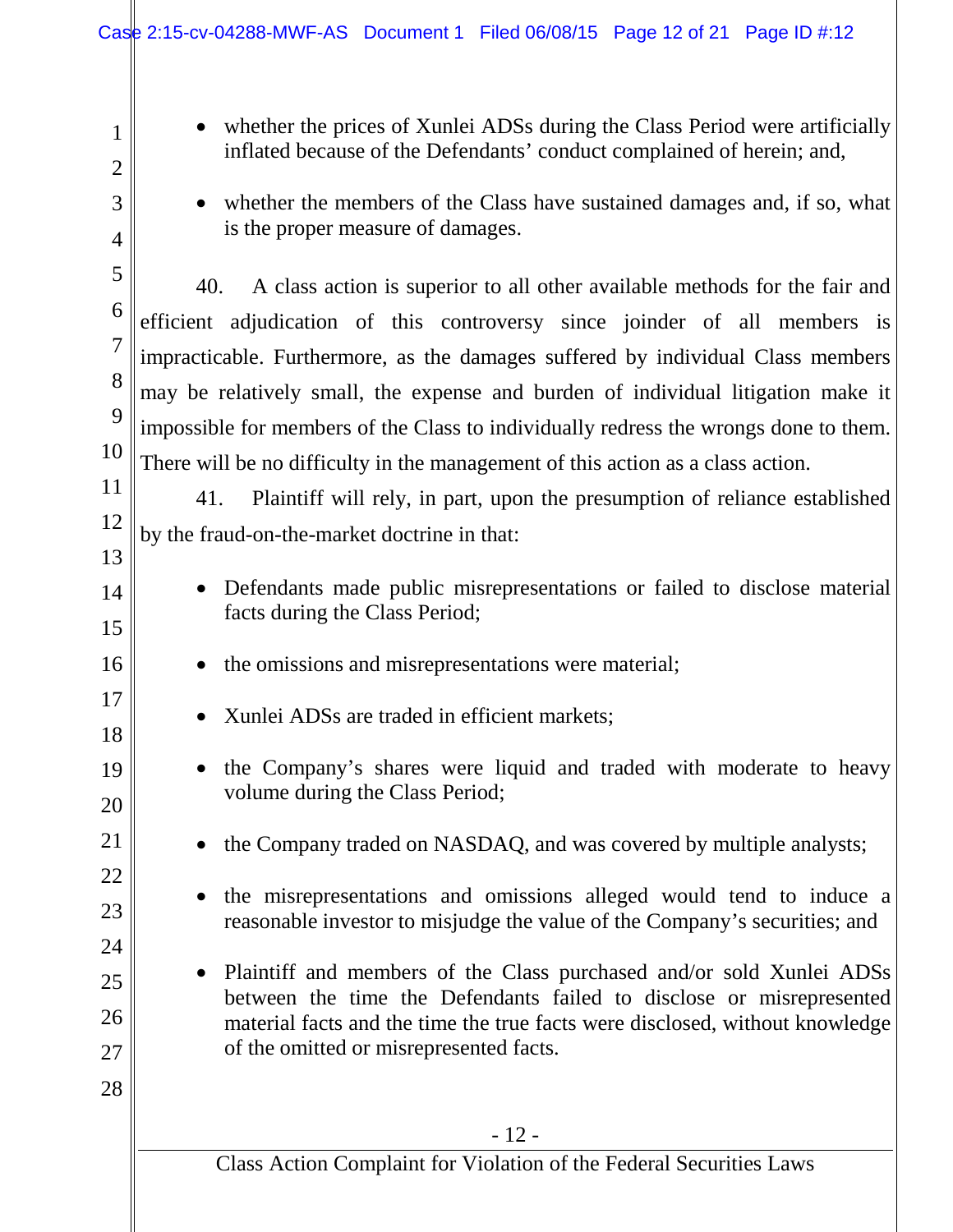1 2 42. Based upon the foregoing, Plaintiff and the members of the Class are entitled to a presumption of reliance upon the integrity of the market.

3 4 5 6 7 43. Alternatively, Plaintiffs and the members of the Class are entitled to the presumption of reliance established by the Supreme Court in *Affiliated Ute Citizens of the State of Utah v. United States*, 406 U.S. 128, 92 S. Ct. 2430 (1972), as Defendants omitted material information in their Class Period statements in violation of a duty to disclose such information, as detailed above.

8 9 44. At all relevant times, the market for Xunlei's ADSs was an efficient market for the following reasons, among others:

10 11 12 13 14 15 45. As a result of the foregoing, the market for Xunlei's ADSs promptly digested current information regarding Xunlei from all publicly available sources and reflected such information in Xunlei's stock price. Under these circumstances, all purchasers of Xunlei's ADSs during the Class Period suffered similar injury through their purchase of Xunlei's ADSs at artificially inflated prices, and a presumption of reliance applies.

**FIRST CLAIM**

# 16

- 17
- 18

**Violation of Section 10(b) of The Exchange Act and Rule 10b-5 Promulgated Thereunder Against All Defendants**

19 20 46. Plaintiff repeats and realleges each and every allegation contained above as if fully set forth herein.

21 22 23 24 25 26 47. During the Class Period, Defendants carried out a plan, scheme and course of conduct which was intended to and, throughout the Class Period, did: (1) deceive the investing public, including Plaintiff and other Class members, as alleged herein; and (2) cause Plaintiff and other members of the Class to purchase Xunlei ADSs at artificially inflated prices. In furtherance of this unlawful scheme, plan and course of conduct, each of the Defendants took the actions set forth herein.

27 28 48. Defendants: (a) employed devices, schemes, and artifices to defraud; (b) made untrue statements of material fact and/or omitted to state material facts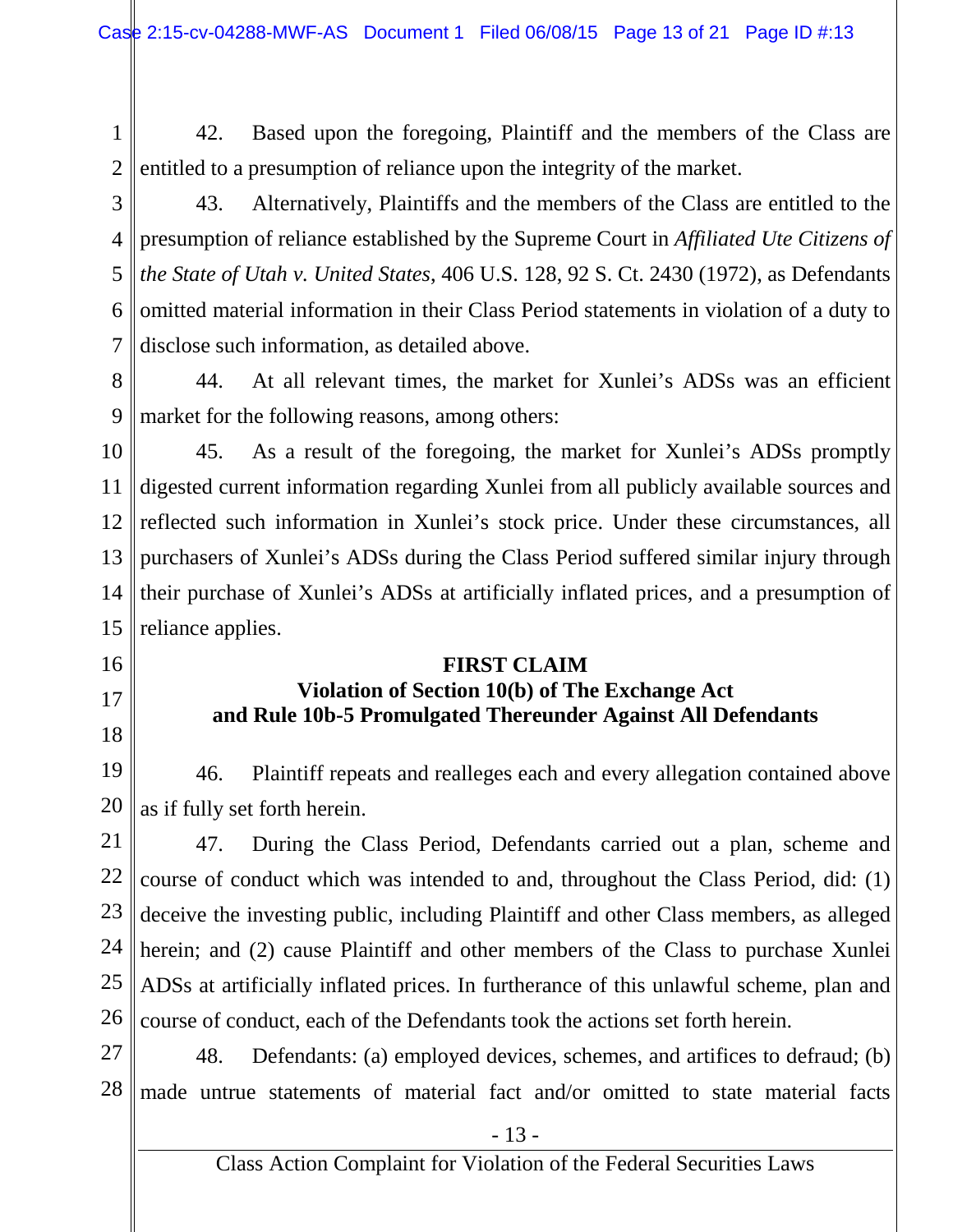1 2 3 4 5 6 7 necessary to make the statements not misleading; and (c) engaged in acts, practices, and a course of business that operated as a fraud and deceit upon the purchasers of the Company's securities in an effort to maintain artificially high market prices for Xunlei ADSs in violation of Section 10(b) of the Exchange Act and Rule 10b-5 promulgated thereunder. All Defendants are sued either as primary participants in the wrongful and illegal conduct charged herein or as controlling persons as alleged below.

8 9 10 11 12 49. Defendants, individually and in concert, directly and indirectly, by the use, means or instrumentalities of interstate commerce and/or of the mails, engaged and participated in a continuous course of conduct to conceal adverse material information about the business, operations and future prospects of Xunlei as specified herein.

13 14 15 16 17 18 19 20 21 22 23 50. These Defendants employed devices, schemes, and artifices to defraud while in possession of material adverse non-public information, and engaged in acts, practices, and a course of conduct as alleged herein in an effort to assure investors of Xunlei's value and performance and continued substantial growth, which included the making of, or participation in the making of, untrue statements of material facts and omitting to state material facts necessary in order to make the statements made about Xunlei and its business operations and future prospects in the light of the circumstances under which they were made, not misleading, as set forth more particularly herein, and engaged in transactions, practices and a course of business that operated as a fraud and deceit upon the purchasers of Xunlei ADSs during the Class Period.

24 25 26 27 28 51. Each of the Individual Defendants' primary liability, and controlling person liability, arises from the following facts: (1) the Individual Defendants were high-level executives, directors, and/or agents at the Company during the Class Period and members of the Company's management team or had control thereof; (2) each of these Defendants, by virtue of his responsibilities and activities as a senior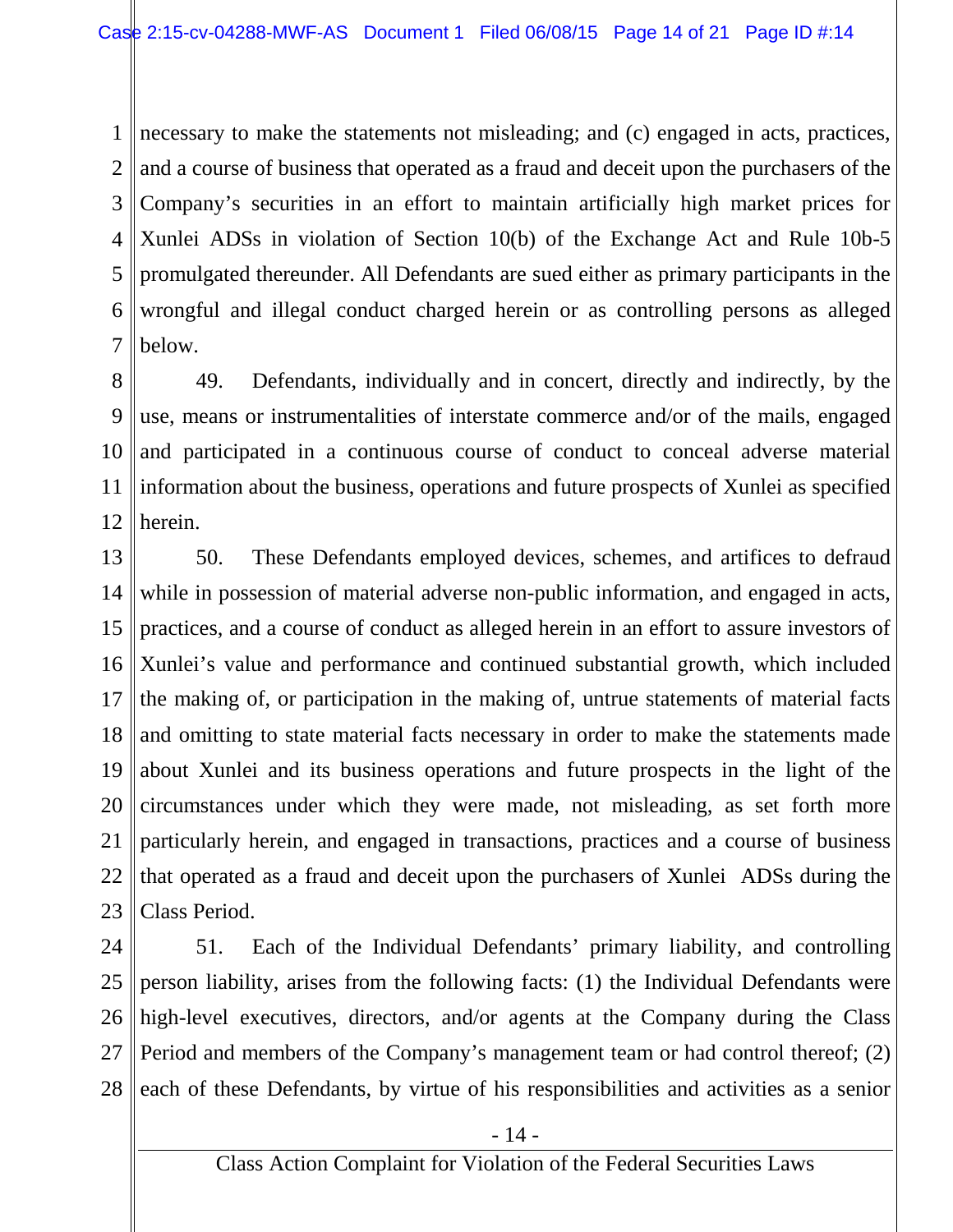1 2 3 4 5 6 7 8 9 officer and/or director of the Company, was privy to and participated in the creation, development and reporting of the Company's business prospects and operations; (3) each of these Defendants enjoyed significant personal contact and familiarity with the other Defendants and was advised of and had access to other members of the Company's management team, internal reports and other data and information about the Company's operations and business projects at all relevant times; and (4) each of these Defendants was aware of the Company's dissemination of information to the investing public which they knew or recklessly disregarded was materially false and misleading.

10 11 12 13 14 15 16 17 18 19 20 21 52. Defendants had actual knowledge of the misrepresentations and omissions of material facts set forth herein, or acted with reckless disregard for the truth in that they failed to ascertain and to disclose such facts, even though such facts were available to them. Such Defendants' material misrepresentations and/or omissions were done knowingly or recklessly and for the purpose and effect of concealing Xunlei's the financial risk of the shift in strategy from the investing public and supporting the artificially inflated price of its ADSs. As demonstrated by Defendants' omissions and misstatements of the Company's business strategy throughout the Class Period, Defendants, if they did not have actual knowledge of the misrepresentations and omissions alleged, were reckless in failing to obtain such knowledge by deliberately refraining from taking those steps necessary to discover whether those statements were false or misleading.

22 23 24 25 26 27 28 53. As a result of the dissemination of the materially false and misleading information and failure to disclose material facts, as set forth above, the market price of Xunlei ADSs was artificially inflated during the Class Period. In ignorance of the fact that market prices of Xunlei's publicly-traded ADSs were artificially inflated, and relying directly or indirectly on the false and misleading statements made by Defendants, or upon the integrity of the market in which the ADSs trades, and/or on the absence of material adverse information that was known to or recklessly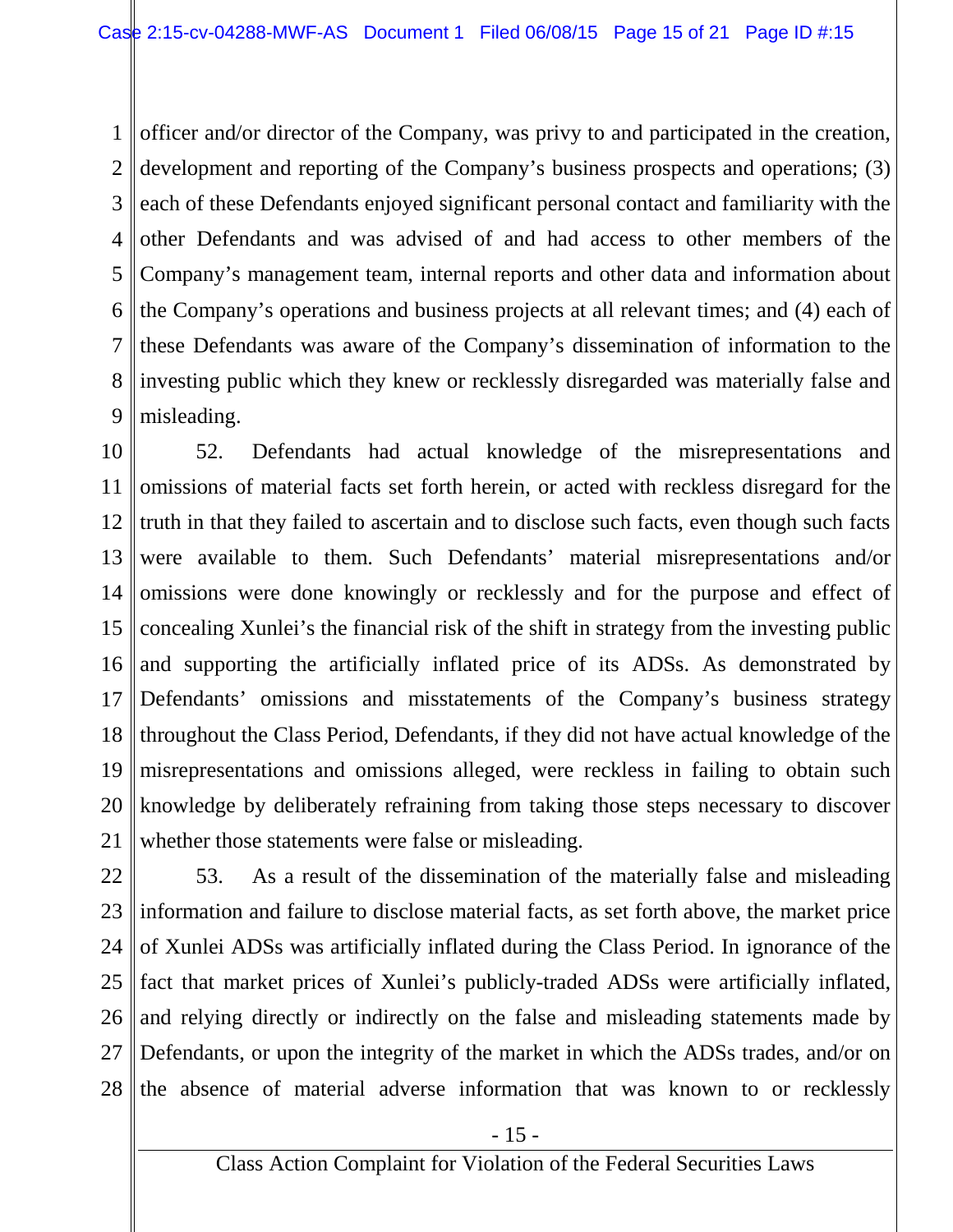1 2 3 4 disregarded by Defendants but not disclosed in public statements by Defendants during the Class Period, Plaintiff and the other members of the Class acquired Xunlei ADSs during the Class Period at artificially high prices and were or will be damaged thereby.

5 6 7 8 9 10 11 12 54. At the time of said misrepresentations and omissions, Plaintiff and other members of the Class were ignorant of their falsity, and believed them to be true. Had Plaintiff and the other members of the Class and the marketplace known the truth regarding the financial risk of Xunlei's shift in strategy, which was not disclosed by Defendants, Plaintiff and other members of the Class would not have purchased or otherwise acquired their Xunlei ADSs, or, if they had acquired such securities during the Class Period, they would not have done so at the artificially inflated prices that they paid.

13 14 55. By virtue of the foregoing, Defendants have violated Section 10(b) of the Exchange Act, and Rule 10b-5 promulgated thereunder.

15 16 17 18 56. As a direct and proximate result of Defendants' wrongful conduct, Plaintiff and the other members of the Class suffered damages in connection with their respective purchases and sales of the Company's securities during the Class Period.

19 20 21 57. This action was filed within two years of discovery of the fraud and within five years of each plaintiff's purchases of securities giving rise to the cause of action.

## **SECOND CLAIM Violation of Section 20(a) of The Exchange Act Against the Individual Defendants**

22

23

24

25 26 58. Plaintiff repeats and realleges each and every allegation contained above as if fully set forth herein.

27 28 59. The Individual Defendants acted as controlling persons of Xunlei within the meaning of Section 20(a) of the Exchange Act as alleged herein. By virtue of their

Class Action Complaint for Violation of the Federal Securities Laws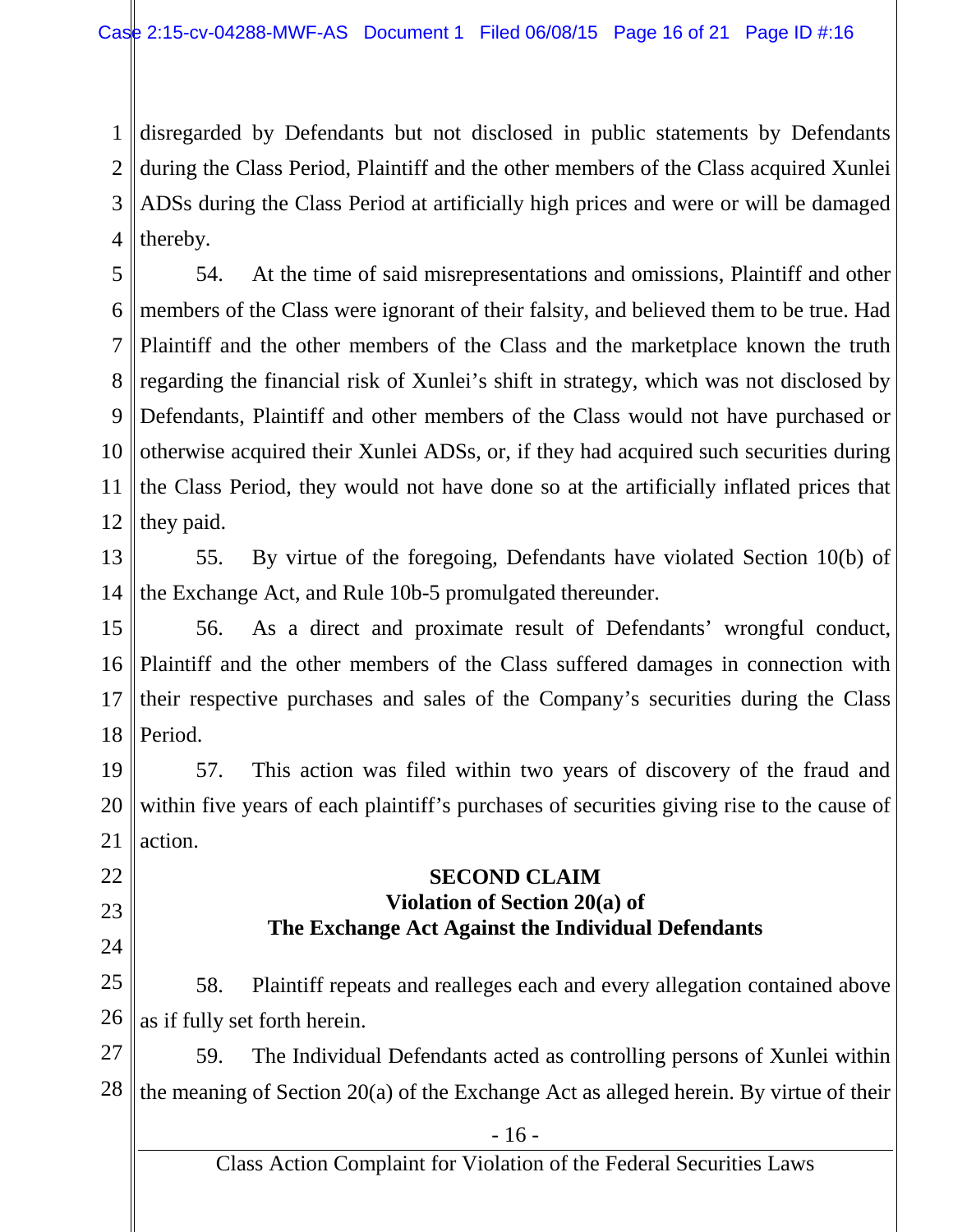1 high-level positions, agency, ownership and contractual rights, and participation in 2 3 4 5 6 7 8 9 10 11 and/or awareness of the Company's operations and/or intimate knowledge of the false financial statements filed by the Company with the SEC and disseminated to the investing public, the Individual Defendants had the power to influence and control, and did influence and control, directly or indirectly, the decision-making of the Company, including the content and dissemination of the various statements that Plaintiff contends are false and misleading. The Individual Defendants were provided with or had unlimited access to copies of the Company's reports, press releases, public filings and other statements alleged by Plaintiff to have been misleading prior to and/or shortly after these statements were issued and had the ability to prevent the issuance of the statements or to cause the statements to be corrected.

12 13 14 15 60. In particular, each of these Defendants had direct and supervisory involvement in the day-to-day operations of the Company and, therefore, is presumed to have had the power to control or influence the particular transactions giving rise to the securities violations as alleged herein, and exercised the same.

16

17 18 61. As set forth above, Xunlei and the Individual Defendants each violated Section 10(b), and Rule 10b-5 promulgated thereunder, by their acts and omissions as alleged in this Complaint.

19 20 21 22 23 62. By virtue of their positions as controlling persons, the Individual Defendants are liable pursuant to Section 20(a) of the Exchange Act. As a direct and proximate result of Defendants' wrongful conduct, Plaintiff and other members of the Class suffered damages in connection with their purchases of the Company's securities during the Class Period.

24 25 26 63. This action was filed within two years of discovery of the fraud and within five years of each Plaintiff's purchases of securities giving rise to the cause of action.

- 27
- 28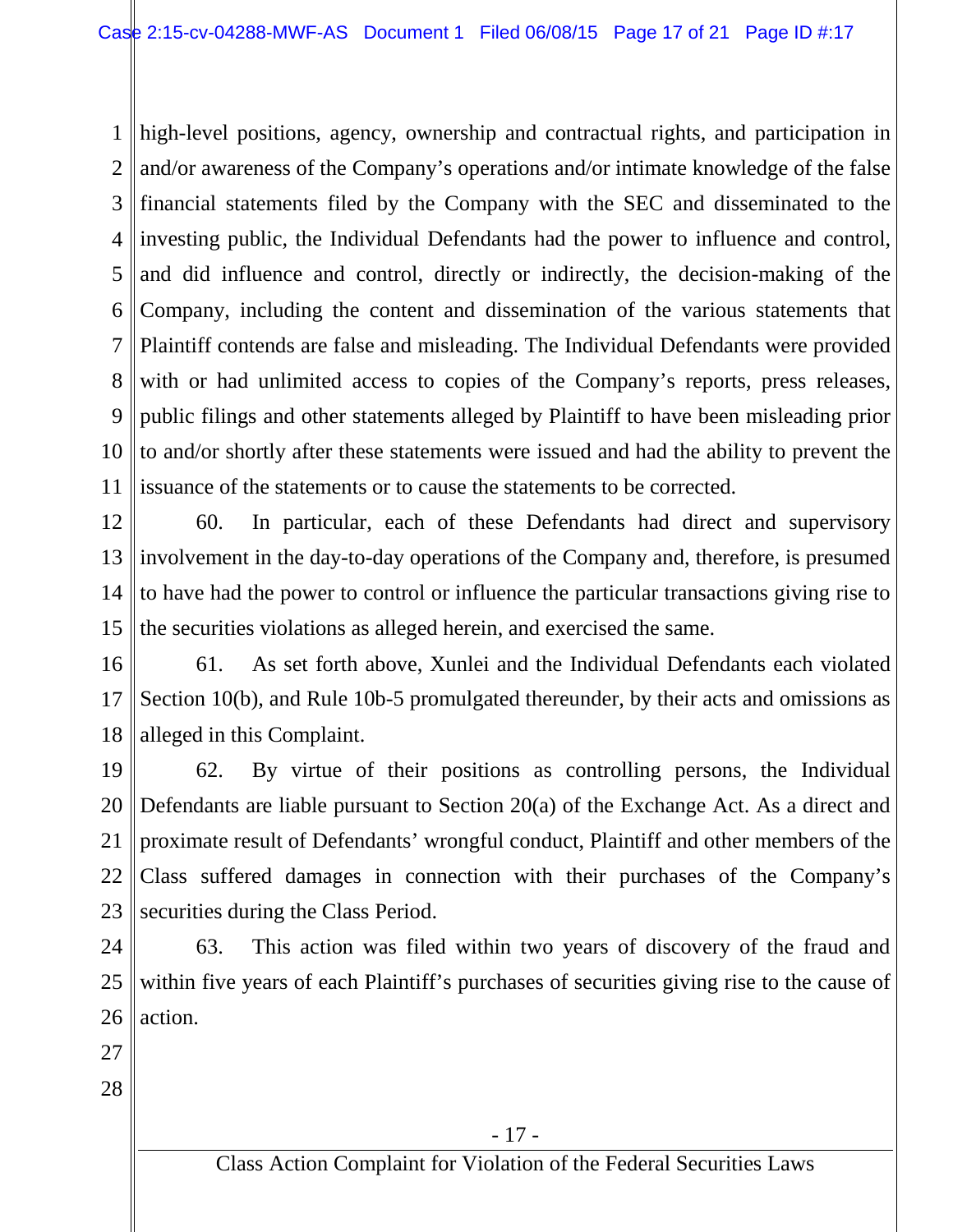#### **THIRD CLAIM Violation of Section 11 of The Securities Act Against All Defendants**

4 5 6 64. Plaintiff repeats and incorporates each and every allegation contained above as if fully set forth herein, except any allegation of fraud, recklessness or intentional misconduct.

7 8 65. This Count is brought pursuant to Section 11 of the Securities Act, 15 U.S.C. §77k, on behalf of the Class, against the Individual Defendants.

9 10 11 12 66. The Registration Statement for the IPO was inaccurate and misleading, contained untrue statements of material facts, omitted to state other facts necessary to make the statements made not misleading, and omitted to state material facts required to be stated therein.

13 14 67. Xunlei is the registrant for the IPO. Individual Defendants named herein were responsible for the contents and dissemination of the Registration Statement.

15 16 68. As issuer of the shares, Xunlei is strictly liable to Plaintiff and the Class for the misstatements and omissions.

17 18 19 20 69. None of the Individual Defendants named herein made a reasonable investigation or possessed reasonable grounds for the belief that the statements contained in the Registration Statement were true and without omissions of any material facts and were not misleading.

21 22 70. By reasons of the conduct herein alleged, each Individual Defendant violated, and/or controlled a person who violated Section 11 of the Securities Act.

23 24 71. Plaintiff acquired Xunlei shares pursuant and/or traceable to the Registration Statement for the IPO.

25 26 27 72. Plaintiff and the Class have sustained damages. The value of Xunlei ADSs has declined substantially subsequent to and due to the Individual Defendants' violations.

28

1

2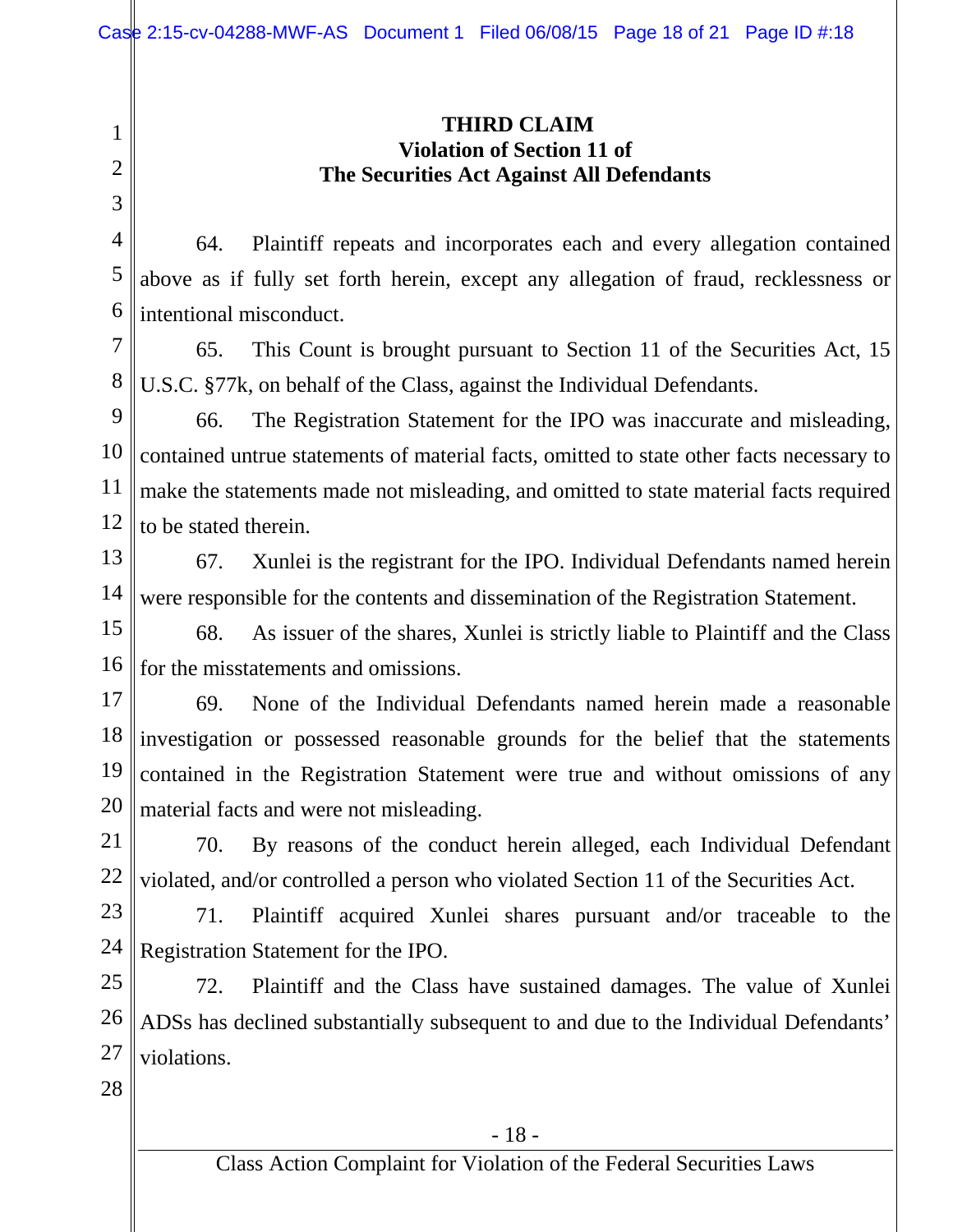1 2 3

#### **FOURTH CLAIM Violation of Section 12(a)(2) of The Securities Act Against All Defendants**

4 5 73. Plaintiffs repeat and incorporate each and every allegation contained above as if fully set forth herein.

6 7 8 9 74. This Count does not sound in fraud. Any proceeding allegations of fraud, fraudulent conduct, or improper motive are specifically excluded from this Count. Plaintiff does not allege that Defendants had scienter or fraudulent intent, which are not elements of this claim.

10 11 12 13 14 75. Defendants offered, sold and/or solicited a security, namely shares of Xunlei's ADSs, by means of the IPO identified above, or were-controlling persons of Xunlei or of those who offered and sold Xunlei's ADSs. The Registration Statement contained untrue and/or misleading statements of material fact that the Defendants in the exercise of reasonable care should have known were false.

15 16 76. Defendants actively solicited the sale of Xunlei ADSs to serve their own financial interests.

17 18 19 20 21 77. At the time of purchase of Xunlei's ADSs, Plaintiff and other members of the Class did not know that the representations made to them by the Defendants in connection with the distribution of shares and the matters described above were untrue, and did not know the above described omitted material facts, were not disclosed.

22 23 24 25 78. As a result, Plaintiff and Class members are entitled to tender Xunlei ADSs they purchased and receive from Defendants the consideration paid for those shares with interest thereon, less the amount of any income received thereon, or damages resulting from Defendants' conduct.

26 27 28 79. Defendants are liable to Plaintiff and Class members pursuant to Section 12 (a)(2) of the Securities Act, as seller of the ADSs in connection with the IPO.

- 19 -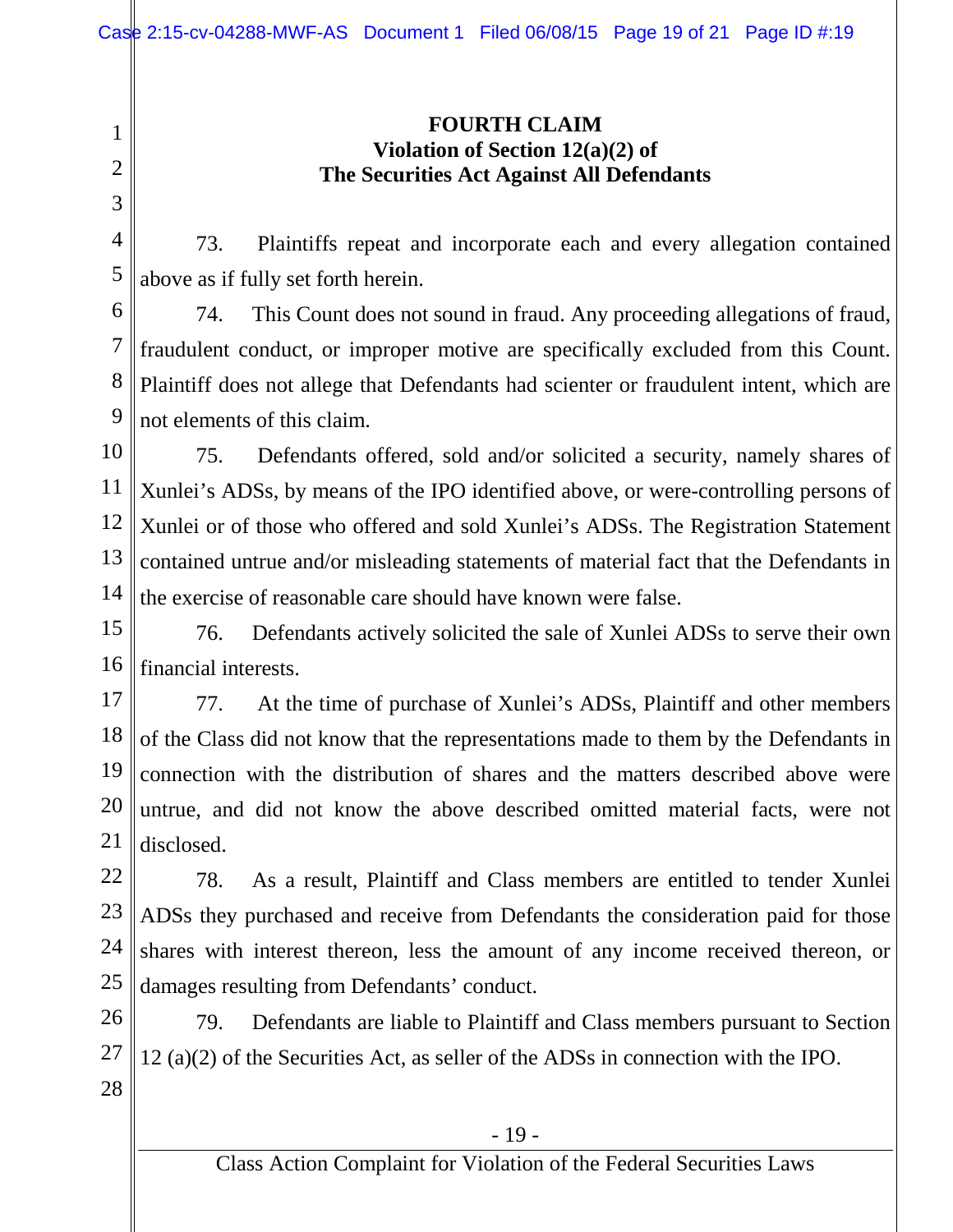1 2 3 4 80. This Action is brought within three years from the time that the securities upon this Count is brought were sold to the public, and within one year from the time when Plaintiff discovered or reasonably could have discovered the facts upon which this Count is based.

## **FIFTH CLAIM Violation of Section 15 of The Securities Act Against Individual Defendants**

81. Plaintiff repeats and incorporates each and every allegation contained above as if fully set forth herein, except any allegation of fraud, recklessness or intentional misconduct.

10 82. This count is asserted against the Individual Defendants and is based upon Section 15 of the Securities Act.

12 13 14 15 16 17 83. Individual Defendants, by virtue of their offices, directorship, and specific acts were, at the time of the wrongs alleged herein and as set forth herein, controlling persons of Xunlei within the meaning of Section 15 of the Securities Act. Individual Defendants had the power and influence and exercised the same to cause Xunlei to engage in the acts described herein.

84. Individual Defendants' positions made them privy to and provided them with actual knowledge of the material facts concealed from Plaintiff and the Class.

85. By virtue of the conduct alleged herein, the Individual Defendants are liable for the aforesaid wrongful conduct and are liable to Plaintiff and the Class for damages suffered.

22

27

18

19

20

21

5

6

7

8

 $\mathbf Q$ 

11

**WHEREFORE**, Plaintiff prays for relief and judgment, as follows:

23 24 25 a. Determining that this action is a proper class action, designating Plaintiff as Lead Plaintiff and certifying Plaintiff as a class representative under Rule 23 of the Federal Rules of Civil Procedure and Plaintiff's counsel as Lead Counsel;

26 28 b. Awarding compensatory damages in favor of Plaintiff and the other Class members against all Defendants, jointly and severally, for all damages